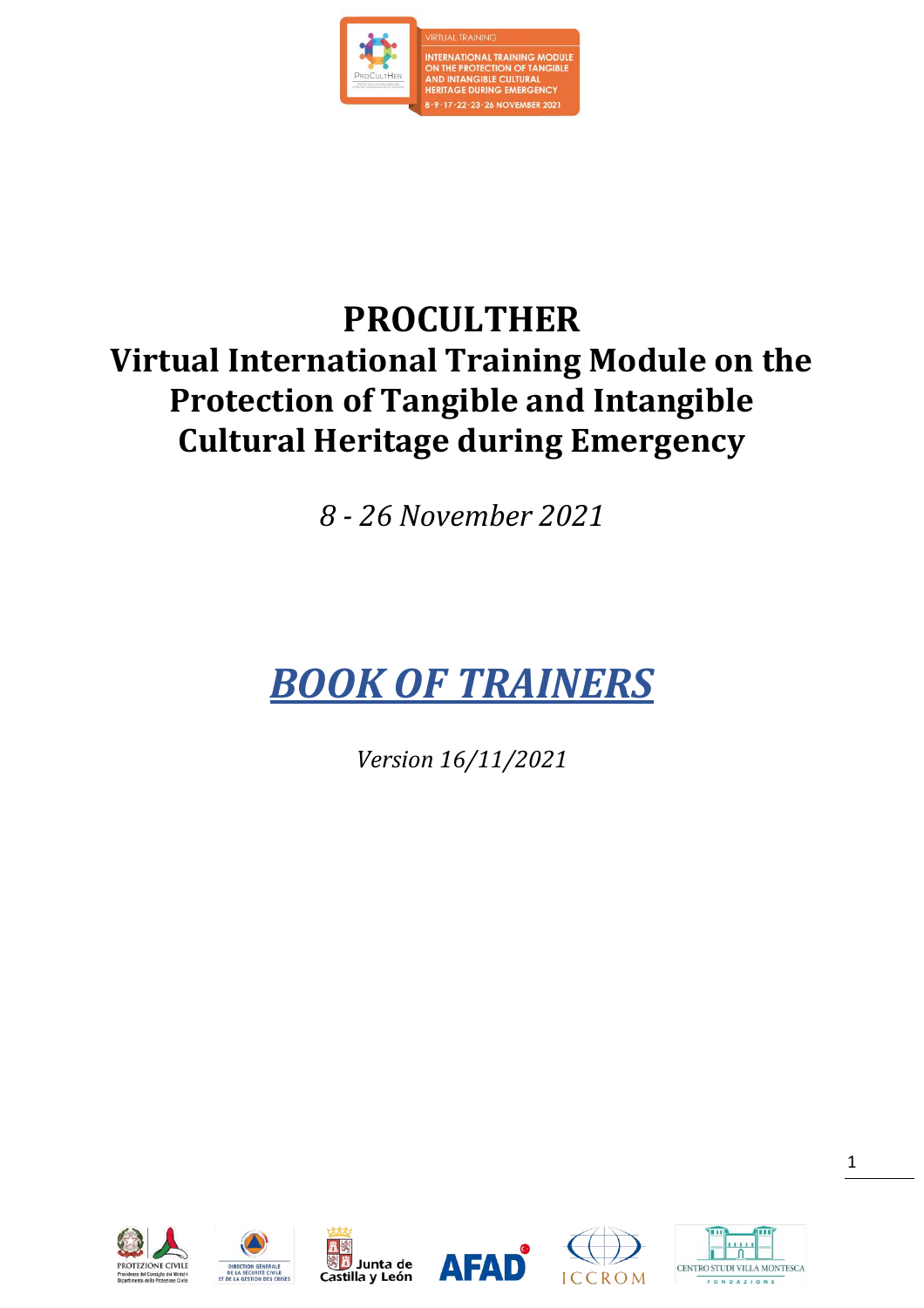

## *First day session* **PART A - CIVIL PROTECTION AND CULTURAL HERITAGE: INSTITUTIONAL AND LEGAL FRAMEWORK**

*Monday, 8 November 2021*

## **Course and Group Intro**

#### **Giovanni DE SIERVO**

*PROCULTHER Project Director - Italian Presidency of the Council of Ministers - Civil Protection Department*



Expert on humanitarian aid and disaster risk management. After law education, he specialized in the management of humanitarian aid and public governance programs. He worked for NGOs, academic institutions and International Organizations, gaining international field experience in the Balkans, in Africa and in South America.

From 2005 to 2012 he served as Policy Adviser on International relations, humanitarian affairs and risk management at the Department of Civil Protection of the Italian Government (DPC). During his assignment he was liaison officer with United Nations (UNISDR,

UNOCHA, UNDAC) and core staff for the institution of the Italian National Platform for Disaster Risk Reduction. From 2012 to 2016, he was seconded to the European Commission, Emergency Response Unit, where he worked at the ERCC as Group Leader for Operational Support. Since June 2016 he is back at the Department of Civil Protection of the Italian Government where he has been Coordinator of the International Relations and Activities Unit and he is currently working in the same Unit as expert on humanitarian aid and disaster risk management. [giovanni.desiervo@protezionecivile.it](mailto:giovanni.desiervo@protezionecivile.it)

## **Disaster Risk Management: Focus on the protection of cultural heritage**

#### **Prof. Dr. Zeynep Gül ÜNAL**

#### *İstanbul Yıldız Technical University, Department of Architecture*



Dr. Zeynep Gül UNAL is a conservation architect, specialist in cultural heritage conservation and disaster risk management. She is a Professor in the Faculty of Architecture at Istanbul, Yıldız Technical University, and Director of YTU Research Center for Preservation of Historical Heritage. Dr. Ünal serves as, Vice Chair of ICOMOS International, Vice Chair of International Scientific Committee on Risk Preparedness ICORP, Chair of ICORP-Turkey, member of UNESCO Turkey and World Heritage Sites in Conflict Zones WG and Advisory Board Member of AFAD. Dr. Ünal is also team member of the GEA SAR Turkey, where she participated many search

and rescue operations and humanitarian assistance. [zgulunal@gmail.com](mailto:zgulunal@gmail.com)











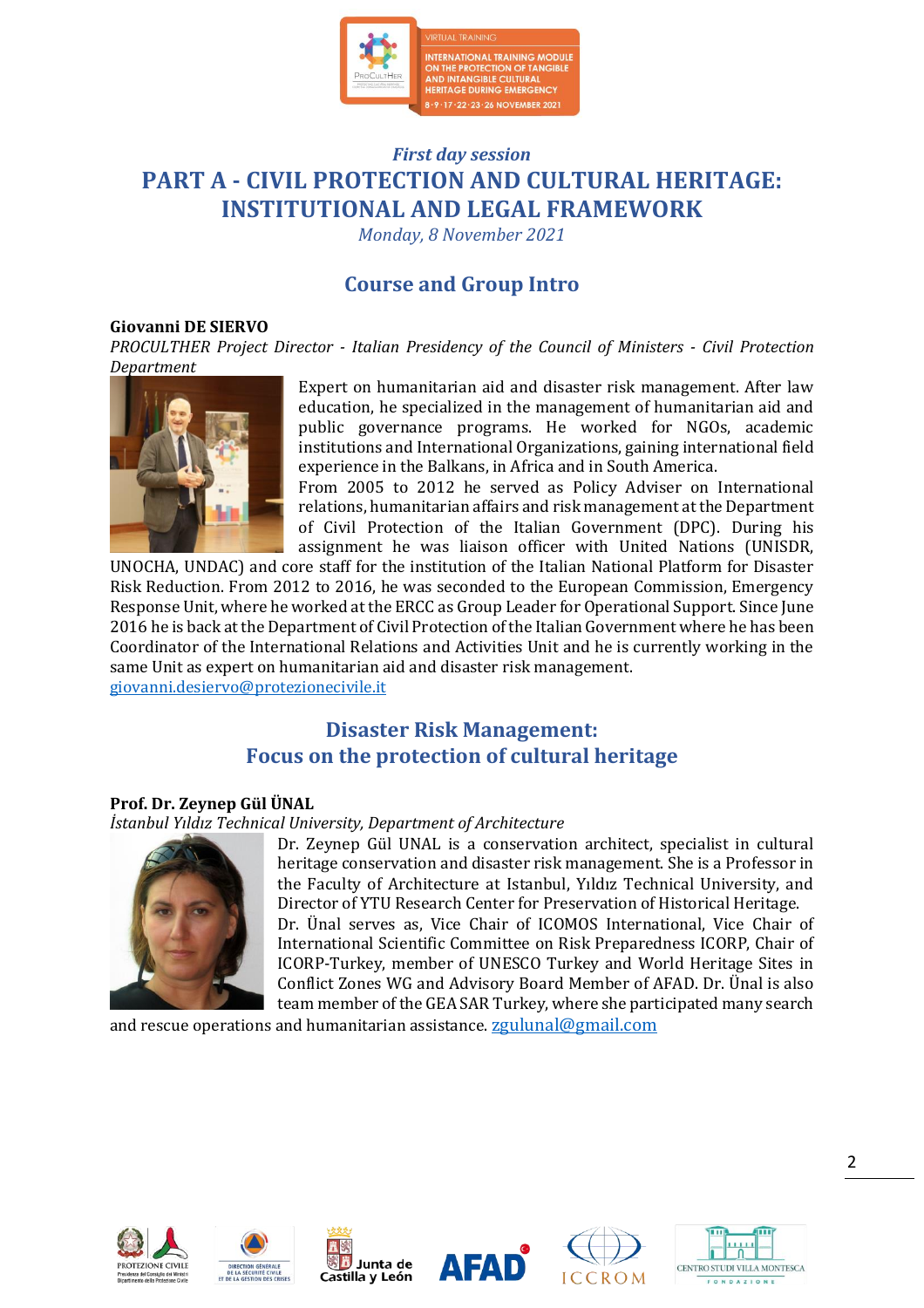

## **Cultural heritage safeguard, a European perspective**

#### **Giulia PIZZIO**

*European Commission, DG ECHO, Unit B2, "Civil Protection Prevention in Europe Team"*



Graduated in Political Sciences at the University of Torino, with a dissertation on "The abuse of dominant position in European competition Law", Ms Pizzio after a post-graduate class in International Trade Law at IUSE/ILO, Torino, concluded a Master Degree in European Political Studies at the ULB, Brussels. After 8 years careers in a French Communication Company, based in Brussels, where she covered the position of Project Manager of the Summaries of EU Legislation Website, she entered the European Commission in 2009. Since May 2018, Ms Pizzio works in DG ECHO, Unit B2, "Civil Protection Prevention in Europe Team".

[giulia.pizzio@ec.europa.eu](mailto:giulia.pizzio@ec.europa.eu)

## **International frameworks for Cultural Heritage**

#### **Aparna TANDON**

*Senior Programme Leader First Aid and Resilience for Cultural Heritage in Times of Crisis| Sustaining Digital Heritage ICCROM, Rome, Italy*



Aparna Tandon specializes in crisis response and disaster risk reduction for all forms of heritage. She has led emergency response, post-event damage and risk assessments and in-crisis training in Lebanon (2020), Croatia (2020), India (2020, 2018), Northern Iraq (2017), Myanmar (2016), Nepal (2015, 2016), Philippines (2013), Haiti (2010). Additionally, she has held workshops for protecting heritage in conflict-afflicted countries including Syria, Lebanon, Libya, Egypt and Iraq. Aparna has trained military personnel, civil protection teams and humanitarians for providing first aid to cultural heritage during emergencies. Aparna has an MA in Art Conservation from the National

Museum Institute, India. She has received advanced level training in Paper Conservation from the Straus Center for Conservation, Harvard University Art Museums, USA. In 2001-2002 she enhanced her professional experience first, as the Fulbright Arts Fellow at the Preservation Directorate of the Library of Congress in Washington, D.C., and then as a Conservation Guest Scholar at the Getty Conservation Institute, Los Angeles, USA. From 1998 to 2004, she worked as the Curator-Conservator at the Amar Mahal Museum and Library in Jammu & Kashmir, India. [at@iccrom.org](mailto:at@iccrom.org)











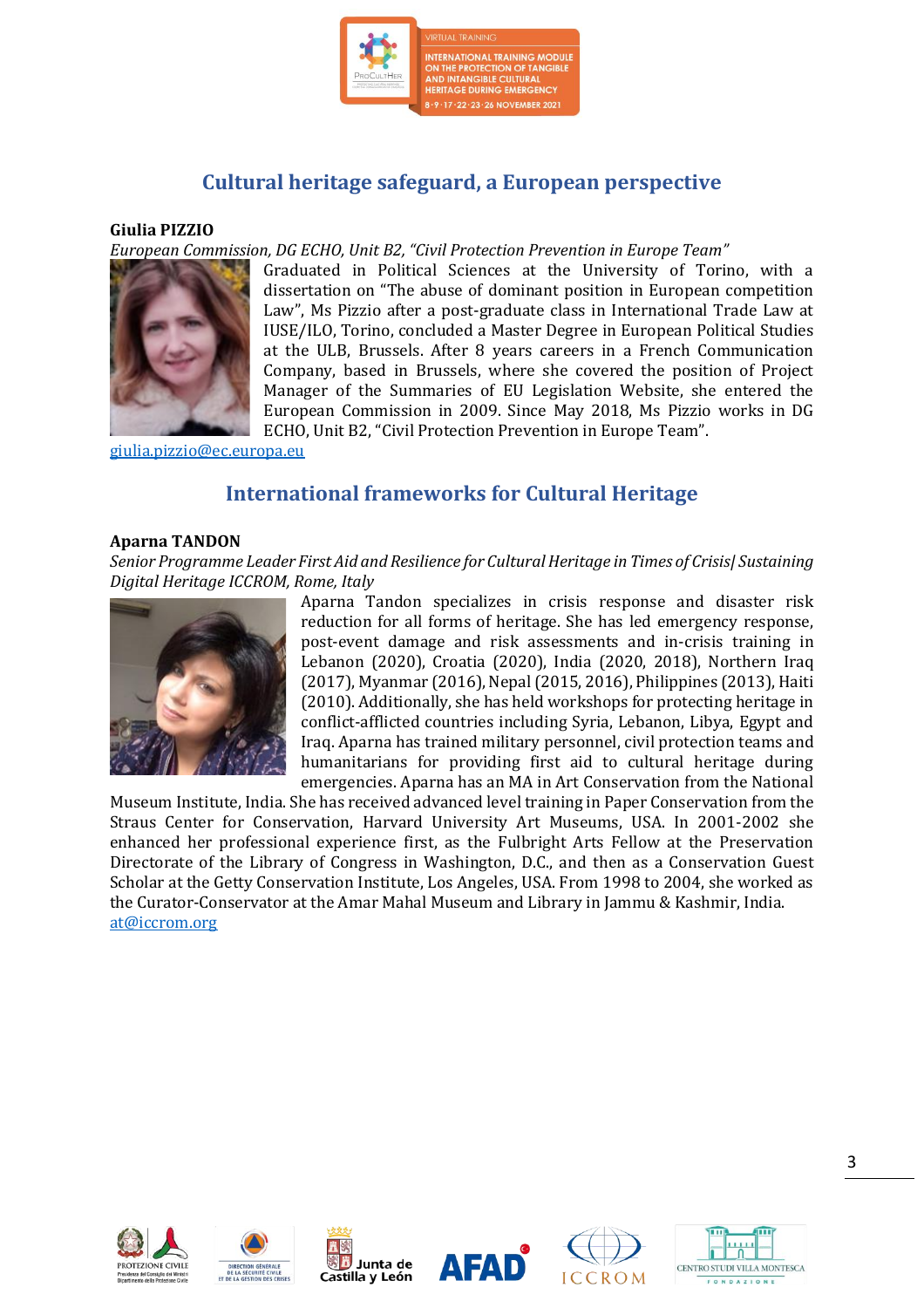

## **Union Civil Protection Mechanism (UCPM)**

#### **Laurent ALFONSO**



As a firefighter officer in the South of France, I have been involved in and commanded a number of large-scale disasters such as floods and forest fires in the Mediterranean area. After several international missions, I joined the Ministry of the Interior and the European and International Relations Mission three years ago as coordinator of a component in the PPRD South III programme. My involvement as an expert in the Union's civil protection mechanism, and my deployments to Chile in 2017 for forest fires, or more recently in 2019 to Bolivia (also for forest fires) as deputy team leader and team leader, have brought me into contact with the issue of protecting cultural and heritage assets.

Today, I work with my French colleagues within the UCPM in the civil protection and expert groups to discuss the next steps in the development of the mechanism. Europe is rich in cultural heritage, and recent attacks remind us of their fragility and the need to set up common preservation and intervention procedures. The French and European experience in this field can be pioneering and make PROCULTHER a flagship project on our continent and beyond. [laurent.alfonso@interieur.gouv.fr](mailto:laurent.alfonso@interieur.gouv.fr)

### **International partners and actors**

#### **Paolo VACCARI**

*Emergency management expert at Italian Civil Protection Department.*



**Bibiana ANDÚJAR**

I have been involved in the last 18 year in more than 30 international missions for the Italian Government, the EU Commission and WHO. I have been trained in management of emergency at EU, NATO and UN level. In the last 10 years, I have been involved in designing, coordinating and conducting several European exercises. I am a trainer for different EU courses on civil protection. I have been mentor for the classification of Emergency Medical Team on behalf of WHO. I am global co-chair of Flexible Response Assistance working group for UN INSARAG. [paolo.vaccari@protezionecivile.it](mailto:paolo.vaccari@protezionecivile.it)

### **International coordination**

*Head of Operations at the General Directorate for Civil Protection & Emergencies - Spain*



She currently works as the Head of Operations at the General Directorate of Civil Protection in Spain. Graduated in Law and Chief Inspector of the Spanish National Police. Working for the Ministry of Interior for 25 years. Among her other posts are: INTERPOL, Anticorruption Public Prosecutor`s Office and the National Center for Critical Infrastructure Protection. Good social skills and efficient communication acquired in the international environment she has always been involved. Team Leader and Coordinator. Supervisor of the Spanish Operations Center (CENEM-24/7). She has given

presentations, expertise & knowledge in different forums: DG-HOME, CEPOL, UNODC, OSCE, etc.), as well as designed and implemented capacity building programs (training, study visits and assistance). She has completed two of the EUCPM training courses (CMI & OPM), with excellent results. National Point of Contact of Critical Infrastructures Protection (DG-HOME) for 4 years. Currently, Point of Contact to the ERCC (DG-ECHO). [bandujar@procivil.mir.es](mailto:bandujar@procivil.mir.es)











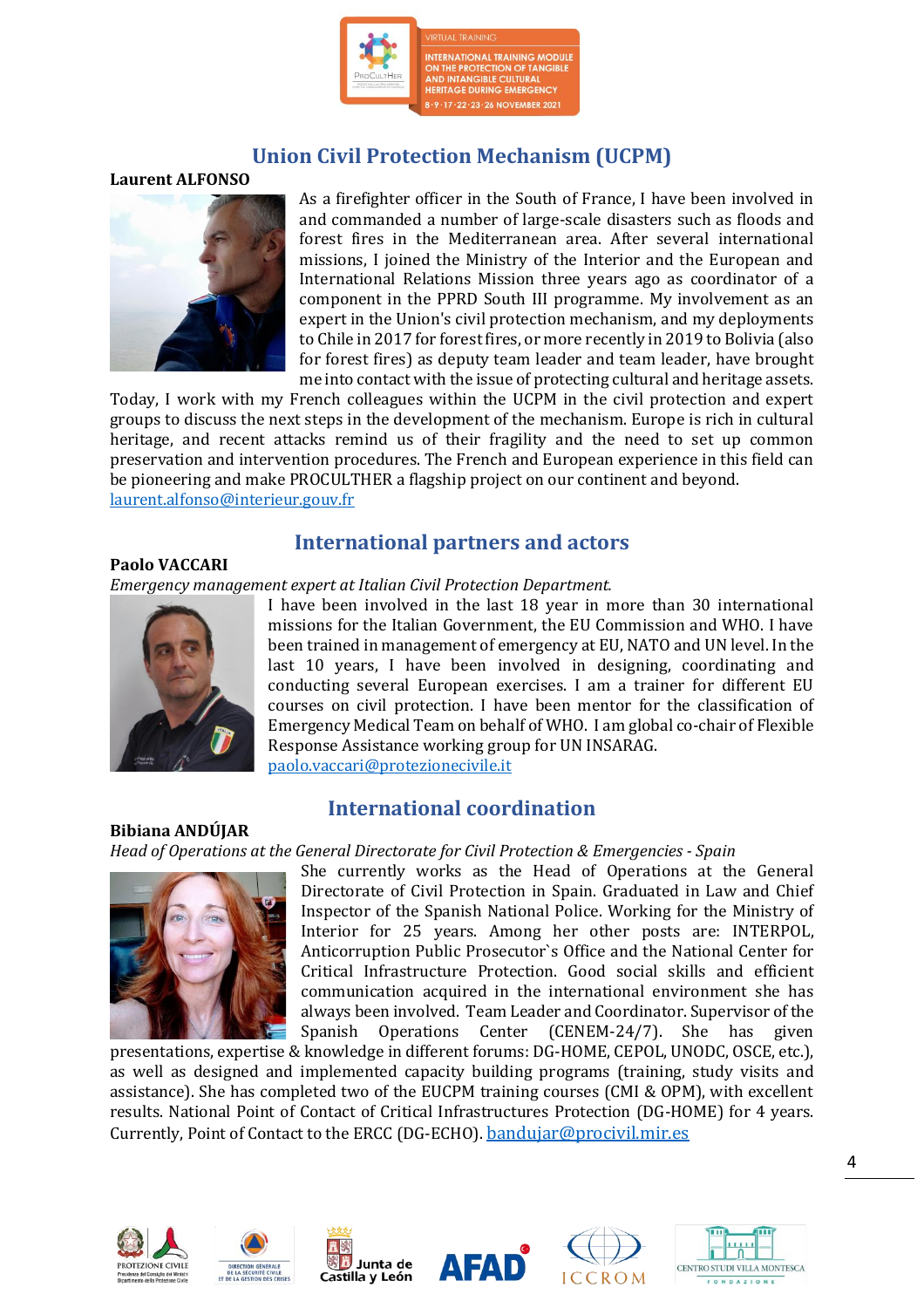

## *Second day session* **PART B .1 - INTERNATIONAL MISSIONS: PHASES OF THE ACTIVATION PRACTICAL ISSUES**

*Tuesday, 9 November 2021*

## **International deployment inside and outside Europe**

#### **Juan ESCALANTE**

*European Commission - Directorate-General for European Civil Protection and Humanitarian Aid Operations (ECHO)- A/1 Emergency Response Coordination Centre (ERCC)*



Juan Escalante is the Copernicus EMS operational focal point at the European Commission's Emergency Response Coordination Centre (ERCC), within the Directorate General for Civil Protection and Humanitarian Aid Operations (DG ECHO). Since 2013, he has been involved in more than 340 activations delivering more than 4000 satellite maps in support of security, humanitarian aid and civil protection missions. Within DG ECHO, Juan Escalante is also Desk Officer for the European Civil Protection Certification Process and Project Officer on innovative disaster prevention and preparedness projects inside

and outside the EU. In 2017, Juan Escalante was part of two European Civil Protection missions: Peru - Floods and Mexico - Earthquakes. Given the difficult context after the earthquakes that shook Mexico in 2017 and the successful mission of the EU Civil Protection Team, the Spanish authorities awarded Mr. Escalante with the Medal of Merit. Juan Escalante holds two Master's degrees: A European Joint Master's Degree in International Humanitarian Action, from University of Deusto (Spain) and University Of Groningen (Netherlands), and a Master's Degree in Risk Management from the Ecole National d 'Administration (ENA, France). [Juan.ESCALANTE@ec.europa.eu](mailto:Juan.ESCALANTE@ec.europa.eu)

**Claire GRAPELOUX** 

*European Commission - Directorate-General for European Civil Protection and Humanitarian Aid Operations (ECHO)- A/1 Emergency Response Coordination Centre (ERCC)*



Claire is in charge of the deployment of experts at the ERCC within the Directorate General for Civil Protection and Humanitarian Aid Operations (DG ECHO). She has a wide experience with government's representatives, civil society and EU Institutions on various sensitive topics (such as discrimination and human rights) and EU experts' networks coordination. Since 2003 within the European Commission, she has dealt with a variety of policies for several departments (Justice, Employment, Research, Regional Policy and Communication)

as team leader and project manager. She previously worked as a consultant in EU public affairs and institutional communication. Claire holds two Masters 'degrees in European Policies from the University of Strasbourg (France) and in International Politics from the University of Brussels (Belgium). [Claire.GRAPELOUX@ec.europa.eu](mailto:Claire.GRAPELOUX@ec.europa.eu)











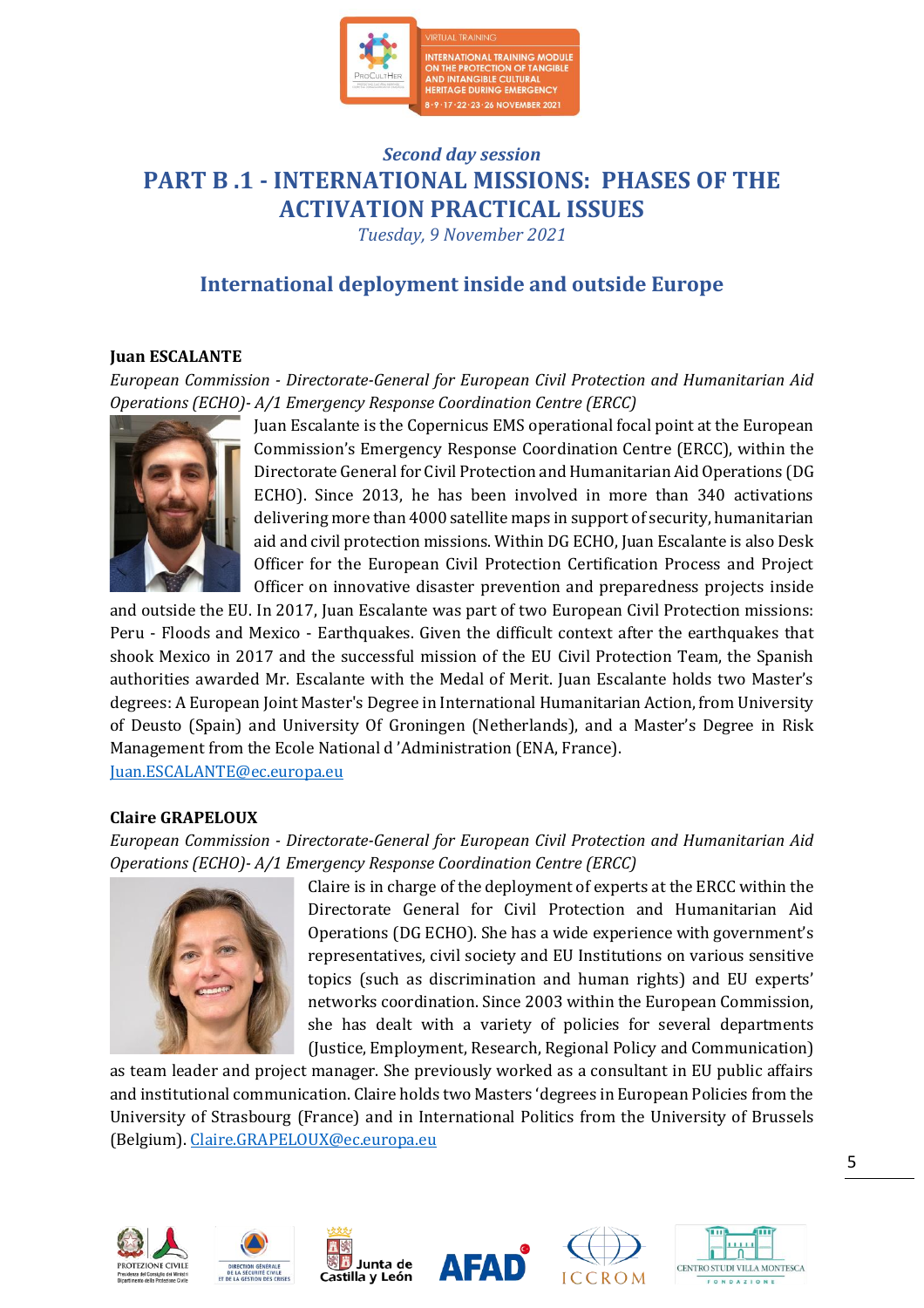

## **Personal and Team preparation**

#### **David FABI**

*Head of Emergency Support Unit at the Emergency Management Office of the Civil Protection Department - Italian Presidency of the Council of Ministers* 



Researcher Technician of the National research Council, he was seconded to the Italian Civil Protection Department in 2000. Major risk policies and Seveso regulation was the first field of activities, then in 2005 he became member of permanent staff of the Italian Civil Protection Department. From 2010 until 2017, he was coordinator of emergency lifelines sector then up to now, Head of emergency support unit at the Emergency Management Office. Disaster response and contingencies planning expert, he has taken part to all major emergencies occurred in Italy covering coordination and operational roles. Now he is responsible for the coordination unit of the

Italian Civil Protection Department Crisis Unit, supporting, at operational level, the Italian Civil Protection Department response in more than 40 emergencies in the recent past occurred at national and international level. Responsible for the Coordination Unit of the Italian Civil Protection Department Crisis Unit during the Pandemic emergency since January 2020. Deployed abroad several time as member of national delegations and as member of the European Civil Protection Team. Active in international activities. Followed several courses in the framework of NATO and European civil protection mechanism. Took part - and still does it - in several EU and not EU Funded Projects. Keynote speaker in several workshops in Italy and abroad; lecturer at universities and other organizations both public and private). Trainer, lecturer, distaff in the framework of European Courses for civil protection. He covered different positions as Course Director, he was the main facilitator for the Community Mechanism Introduction Courses (from 8th up to now 18th cycle 2010-2021) in the field of civil protection. He participated as observer, distaff, role player in numerous international and national exercises developing exercise planning, conduction and evaluating skills. He published articles, books and original works on Civil Protection topics. [david.fabi@protezionecivile.it](mailto:david.fabi@protezionecivile.it)

## **Safety and Security Aspects Safety and security issues: rights and obligations**

#### **Maxime RIGAL**

*Executive officer for European projects - International relations at Lyon Fire and Rescue Service (SDMIS)*



Captain Rigal (French) is a 15 years experienced officer in the field of civil protection. After being a volunteer firefighter for 8 years, he started his career as an officer in the army amongst the military units of the French Civil Protection. During 7 years he acquired experience as a leader in managing men and commanding them on field operations. In 2012 he left the army to become a professional firefighting officer at the Lyon Fire and Rescue Service (3rd biggest city in France). Now working at the Commissioner's cabinet, he is in charge of international relations and is the executive officer for European Projects. He is also an incident

commander at a local level and is an expert of the Union Civil Protection Mechanism. To this extend he has participated in several exercises and has been deployed to Haiti in September 2021 for almost 4 weeks as a member of the EUCPT. [Maxime.RIGAL@sdmis.fr](mailto:Maxime.RIGAL@sdmis.fr)











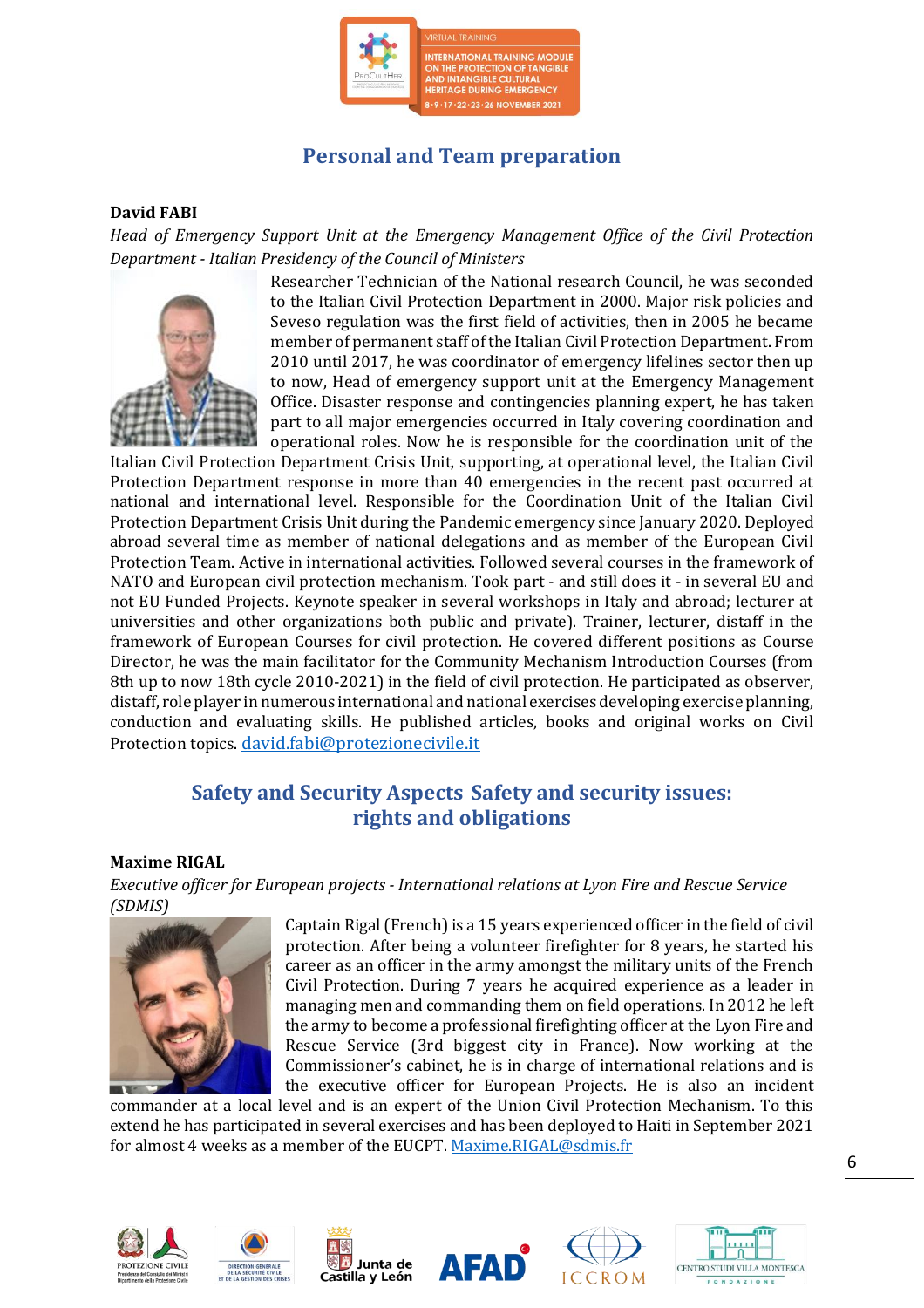

## **PART B.2- INTERNATIONAL MISSIONS: TYPES OF MISSION**

## **Introduction to the types of mission**

#### **Giovanni DE SIERVO**

*PROCULTHER Project Director - Italian Presidency of the Council of Ministers - Civil Protection Department - see page 2*

#### **APARNA TANDON**

## **Assessment Methodologies**

*Senior Programme Leader First Aid and Resilience for Cultural Heritage in Times of Crisis| Sustaining Digital Heritage ICCROM, Rome, Italy - see page 3*

## **Post Disaster Needs Assessment**

#### **Sophie ABRAHAM**

*Associate Project Specialist at the "Emergency Preparedness and Response Unit" of the UNESCO Culture Sector*



Sophie Abraham works in the Emergency Preparedness and Response (EPR) Unit of the Culture Sector at UNESCO. Her responsibilities involve coordinating the action by UNESCO to assist Member States in preparing and responding to conflicts and disasters affecting the culture sector. At UNESCO, she acts as Focal Point for the Organization's participation in Post-Disaster Needs Assessments (PDNA) for the Culture Sector, and regularly provides training on the PDNA to national and local authorities and institutions. Ms. Abraham is a graduate of King's College London, University of London, where she obtained a Master of Science (MSc) in Risk Analysis and a Bachelor of Arts (Honors) in Development Studies. She has experience working in the

public, private, and international sectors in the field of disaster risk management. [s.abraham@unesco.org](mailto:s.abraham@unesco.org)

## **Advisory missions and other peer reviews**

#### **Maria VARA MORAL**

*Civil Protection Expert within the Training and Institutional Relations Unit at the Spanish General Directorate of Civil Protection and Emergencies*



María has practiced the profession of architect until 1998 when she moved to the Spanish General Directorate of Civil Protection and Emergencies in Madrid where she is working as Civil Protection Expert within the Training and Institutional Relations Unit. In her daily work she provides technical support to her Unit, namely for planning training programs of civil protection and emergency management and providing technical teaching in building safety and emergency management. At international level she managed a training program in disaster risk reduction in land use of the Spanish Cooperation Agency

in Latin America, she has participated to several technical assistance missions in Central and Latin America, namely for improving emergency response capacities (Peru 2018) and assessing the damages on the cultural heritage affected by disasters (Mexico 2017, Ecuador 2016) and she has attended the Global Platform for DRR in Cancun (2017) and Geneva (2019). She was the Spanish Team leader in the SARDINIA 2008 International Exercise and Expert on assessment of national and international exercises (Gamma Daimiel 2015; Gamma Luñol 2014; CURIEX 2013). Finally,











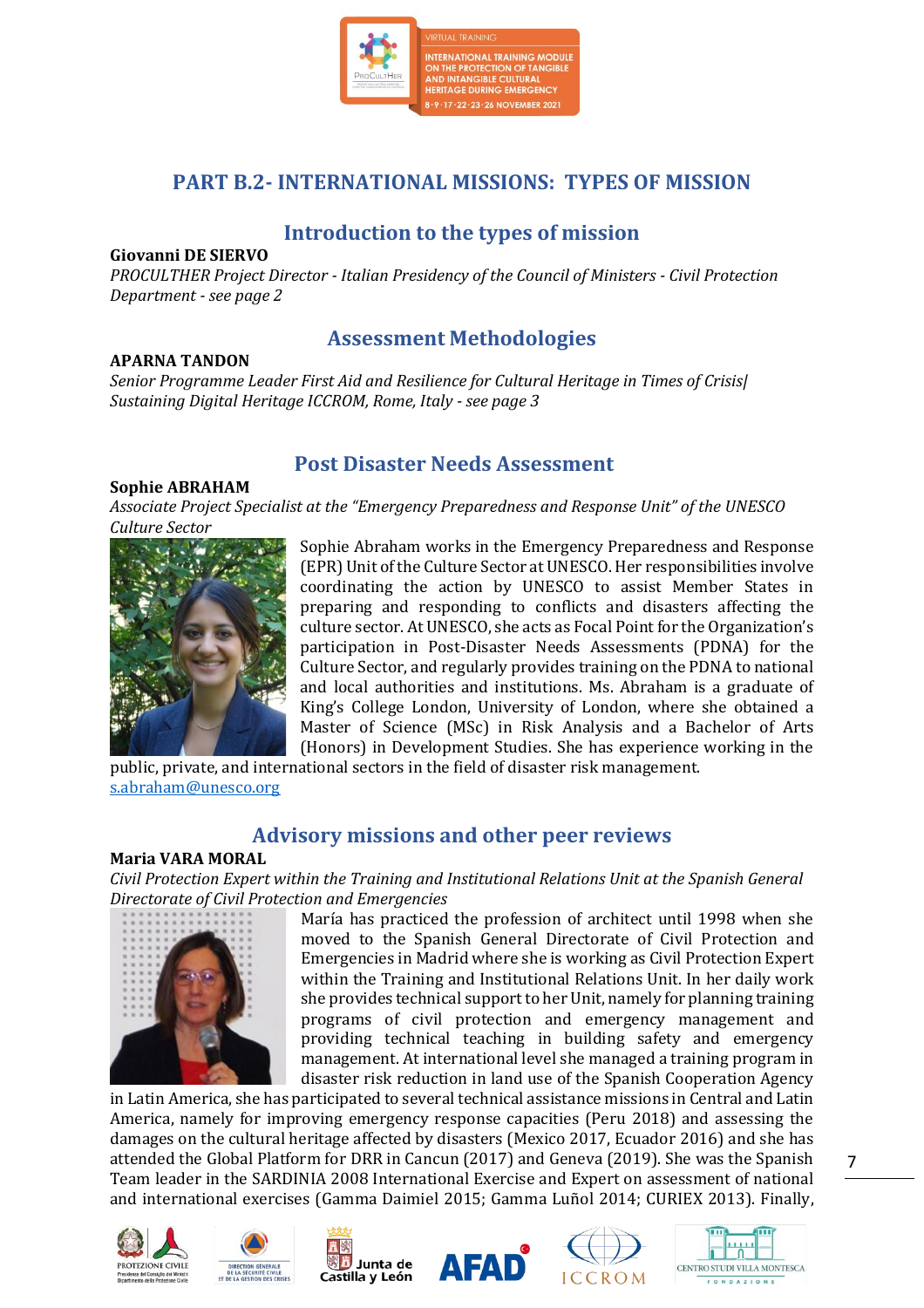

INTERNATIONAL TRAINING MODULE<br>ON THE PROTECTION OF TANGIBLE<br>AND INTANGIBLE CULTURAL<br>HERITAGE DURING EMERGENCY 8-9-17-22-23-26 NOVEMBER 2021

she contributed as cultural heritage protection expert to the PROMEDHE Project. She has a Master in Architectural Intervention and Restoration and in Occupational Risk Prevention (2006). Moreover, she has followed almost all the training courses foreseen by the Union Civil Protection Mechanism. [mcvara@procivil.mir.es](mailto:mcvara@procivil.mir.es)











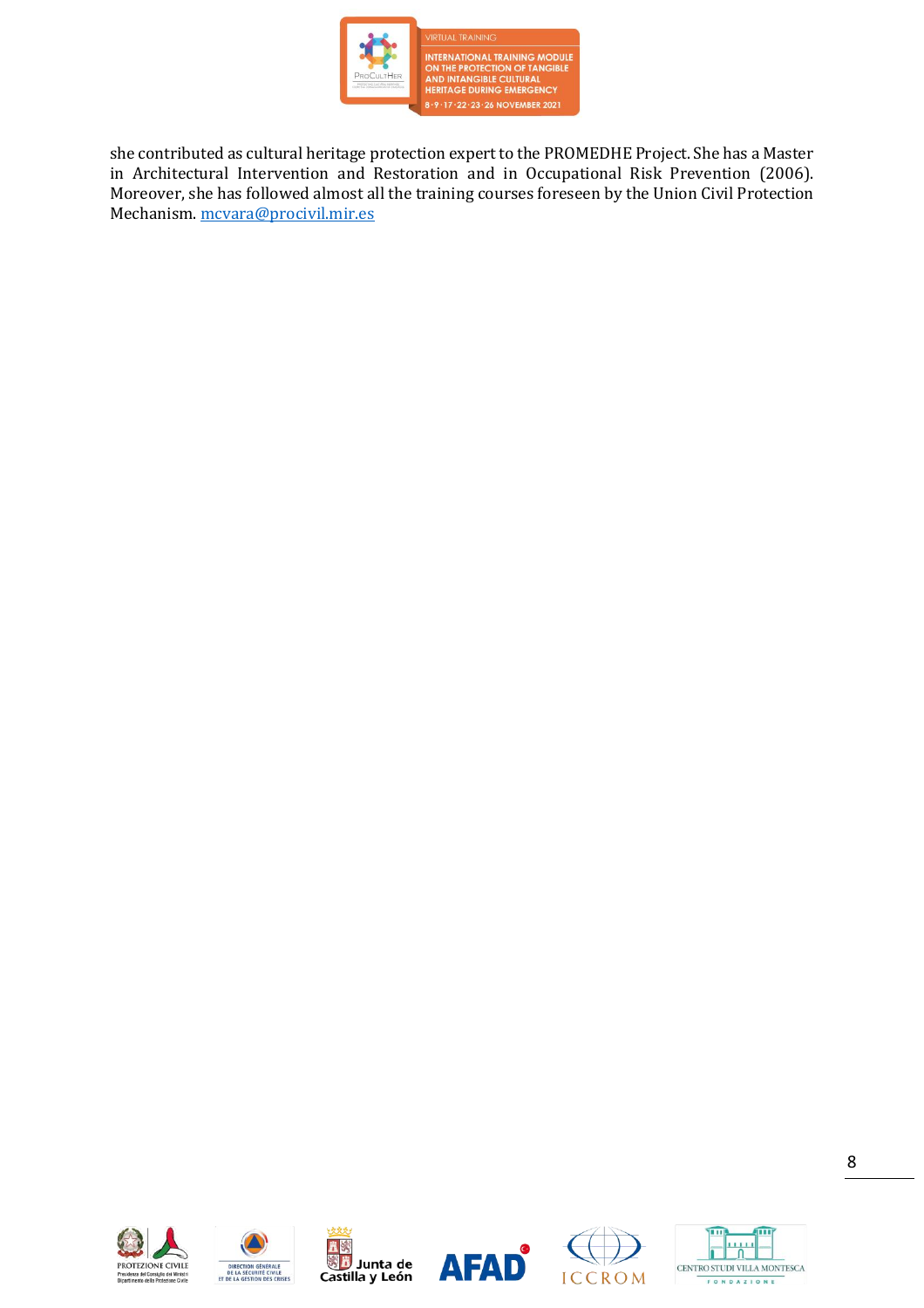

## *Third day session* **PART C – OPERATIONAL ISSUES ON THE FIELD**

*Wednesday, 17 November 2021*

## **Logistics**

#### **Stefano CIAVELA**

*Expert in emergency planning and management at the Italian Presidency of the Council of Ministers - Civil Protection Department*



He is expert in emergency planning and management related to natural and anthropic risks. He experienced national and international emergencies with the task of ensuring the coordination of national resources for first aid for population rescue, the establishment of Operations Centers, the setting up of shelter areas and/or reception centers for the population assistance and communication and information to the population in emergency. Organization and Management of National and International exercises and training activities. Co-author of National Directives, Guidelines and Operative procedures. Activities related to the organization and

management of "Major Events" – Jubilee 2000, Pope Funeral Ceremony 2005. Lecturer in emergency planning and management at in masters, seminars, national and international workshops, and universities. [stefano.ciavela@protezionecivile.it](mailto:stefano.ciavela@protezionecivile.it)

## **Information management**

#### **Gregor VOLAJ** *DG ECHO - ERCC Senior Duty Agent (ERCCDA)*



Since 2013 Mr Volaj works as senior duty agent at DG ECHO's Emergency Response Coordination Center. Among his daily tasks: Draft technical content for knowledge database; Document operational support procedures; Administration and problem fixing of local environment (e.g., ERCC monitoring and alert systems, ERCC communication equipment, including video-walls, Common Emergency); Communication and Information System (CECIS); Advise in areas such as capacity management, contingency planning, business continuity management, automation of repetitive tasks; Providing mapping support; Manage complex files while in normal working

hours requiring conceptual work, analysis and problem solving, making use and integrating expert knowledge and specific expertise; Conception and writing user documentation for CECIS and activities in relation with the ERCC (activation of the Union Civil Protection Mechanism, process of deploying expert teams, procedure for transport support, etc.); Conception and provision of training courses and activities in relation with the ERCC (activation of the Union Civil Protection Mechanism, process of deploying expert teams, procedure for transport support, etc.). [Gregor.VOLAJ@ec.europa.eu](mailto:Gregor.VOLAJ@ec.europa.eu)











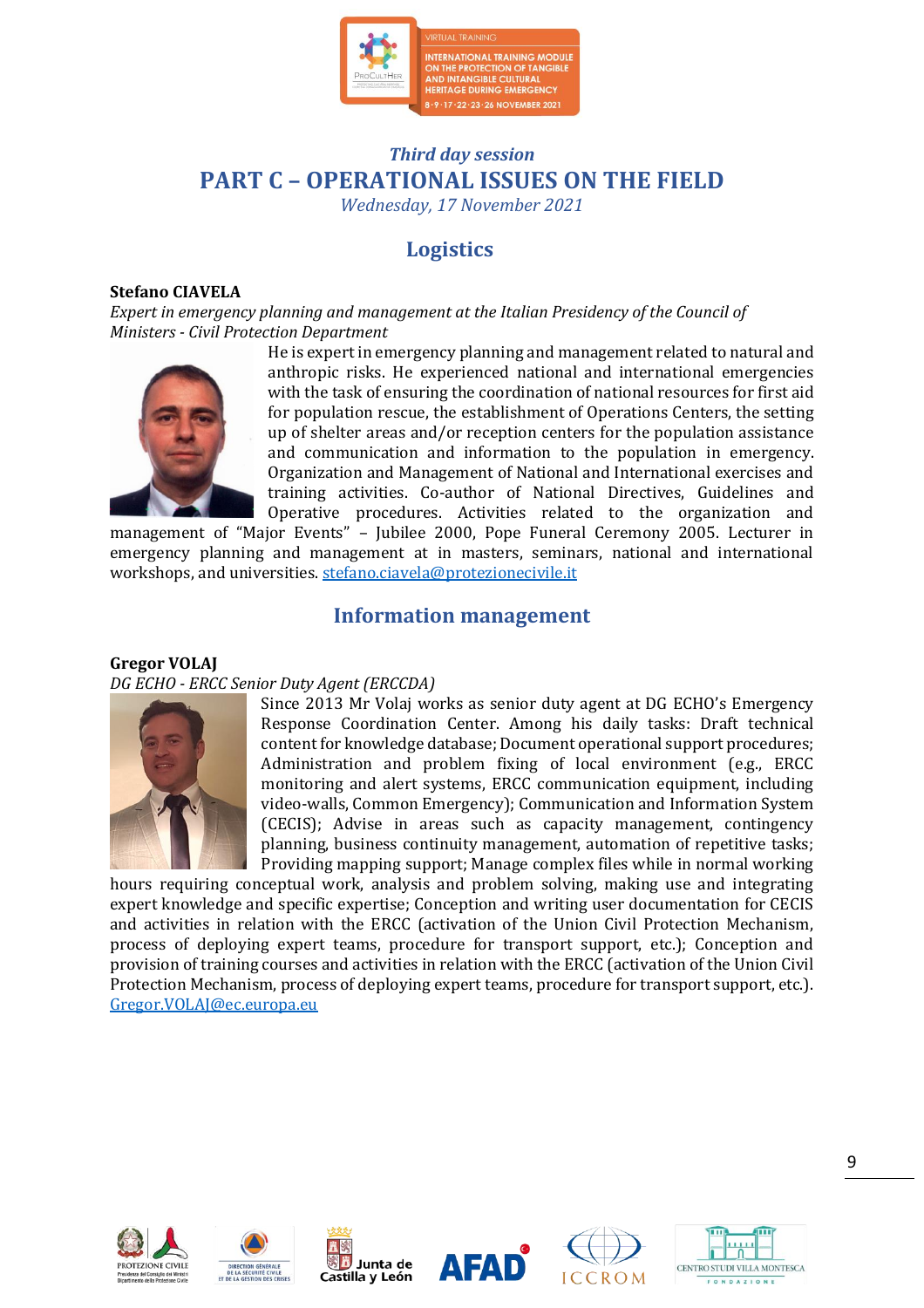

## **Dealing with the Media**

#### **Ilaria SALVI**

*Press Officer at the Italian Civil Protection Department, Presidency of the Council of Ministers*



Ilaria is a Media and Communication Expert at Italian Civil Protection, with 15 years of expertise in disaster management, crisis communication and public information - including handling the media during national disasters such as the earthquakes that hit different parts of Italy in 2009, 2012 and 2016, and the wreckage of Costa Concordia at Giglio Island in 2012. She has contributed to the definition of the Department's social media presence and has been part of the social media team since then. She has 10 years training experience in international training courses and exercises, as well as speaking at

workshops and seminars on risk communication and media relations. Ilaria earned a Master's Degree in Publishing and a post-degree Master in Public Communication, and she is EUCPM trained. [ilaria.salvi@protezionecivile.it](mailto:ilaria.salvi@protezionecivile.it)

## **Contextualizing the protection of cultural heritage in emergency. The "Cultural Heritage Cell"**

#### **Veronica PIACENTINI**

*Architect – Civil Protection Officer at the Italian Civil Protection Department, Presidency of the Council of Ministers. PhD in Technology and Management of Cultural Heritage*



Expert in safeguarding cultural heritage against risks. ICORP member. Mainly active in prevention/preparedness and response activities related to the protection of movable and immovable cultural heritage at risk of disaster. She has been involved in the organization of national and international training courses addressed to volunteers, technical experts and professionals. She contributed to the creation of national minimum standards and operative recommendations for developing training programmes on the protection of cultural heritage during emergency. She participated in developing specific scenarios dedicated to protect vulnerable cultural heritage in many national and international exercises

(i.e: Vesuvio and Campi Flegrei exe 2018 on volcanic risk – Belice exe 2018 on seismic risk – Valdirex 2018 on flood risk; North Italy exe 2013 on seismic risk; Promedhex in 2018 on seismic risk; Twist 2013 on tsunami risk; Terex 2010 on seismic risk). She has been involved in national emergencies (i.e: Abruzzo earthquake in 2009; Central Italy earthquake in 2016-17) with the specific role of managing and safeguarding cultural heritage activities within the National Command and Control Center activated by the Italian Civil Protection Department in the affected areas. She participated in many EU-funded projects, by supporting the reinforcement of cultural heritage resilience in disaster risk management processes (PROOFH project 2007-2008; PATCH in 2009-2010; PROMEDHE project 2016-2018; PROCULTHER project 2019 - ongoing). [veronica.piacentini@protezionecivile.it](mailto:veronica.piacentini@protezionecivile.it)











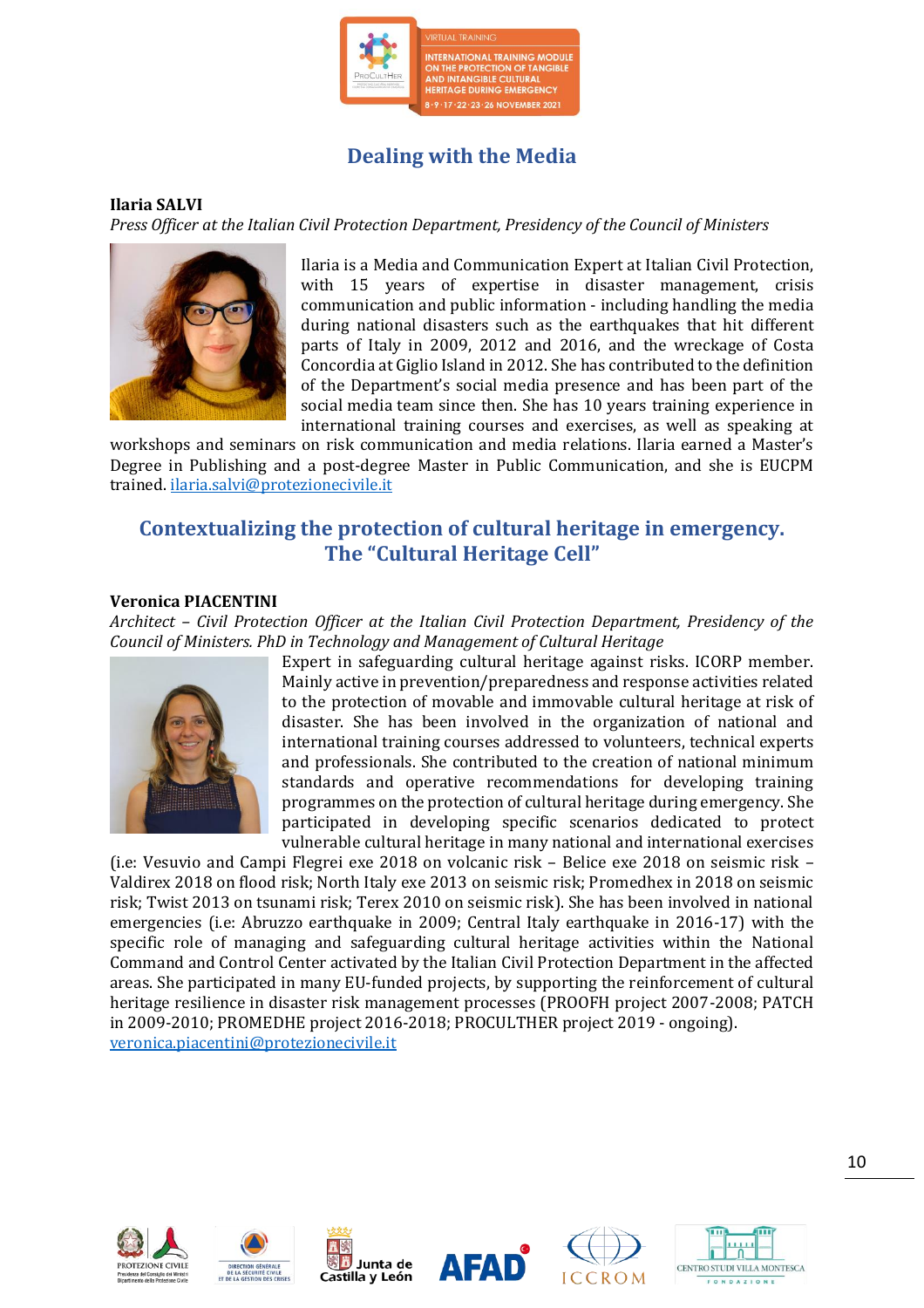

## **Database and informative systems on cultural heritage**

#### **Pierluigi CARA**

*Geologist - Italian Presidency of the Council of Ministers - Civil Protection Department*



Geologist, expert in spatial data and Geographical Information Systems (GIS), he began his activity in an Italian cartographic institution proposing the digitization of geological data when only maps were printed. He acquired a PhD on the role of geographic metadata in spatial data infrastructures and holds master's degrees on the issues of Open Government and institutional communication and another one concerning the relationship between Computer Science and Law. For almost 20 years, he has worked in civil protection - with particular attention to data on cultural heritage -, where he has deepened the use

of geographic data during planning and emergency management and their release as Open Data, with specific attention to their quality. *@CaraPierluigi* [pierluigi.cara@protezionecivile.it](mailto:pierluigi.cara@protezionecivile.it)

## **Case studies and experiences related to the protection of cultural heritage in emergency**

#### **Eric FEUILLET**

*Head of service for heritage protection at the Service Départemental d'Incendie et de Secours de l'Oise – SDIS 60*



Commanding officer Eric Feuillet manages a 5 staff service including 2 conservatives, a priest, and volunteer firefighter's experts. He is expert in sharing know-how (Ministry of Interior, Ministry of Culture, associations of curators and project owners, Blue Shield, Morocco, etc.), and in European and national projects (PROCULTHER, RENAULT Foundation); in advice and support of the museums curators in order to design emergency plans for safeguarding the works (30 museums, nearly 500 000 works, second national heritage for the paintings and ancient Greek ceramics behind the Louvre Museum). He also managed the training of the 42 fire

stations and the involvement in periodic cultural property safeguarding plan exercises. He carried out prevention studies and adaptation of safety rules (623 listed or classified monuments) – Examples: Security of the castle of Pierrefonds and the Cathedral of Beauvais (highest gothic choir in the world, work in progress) and designed new means and techniques with 3 M euros of investment since 2018 (compact aerial means, lots of materials and mobile cradle for the protection of works, aerial robot HELIOS, digital application to design emergency plans IDU PATRIMOINE, etc.). [eric.feuillet@sdis60.fr](mailto:eric.feuillet@sdis60.fr)

#### **Cristina ESCUDERO**

*Conservator of the General Directorate of Cultural Heritage and Coordinator of the Emergency Unit for Cultural Heritage of the Region Castilla y León (UGRECYL)*



PROTEZIONE CIVILE



Ms Escudero is a restorer with more than 30 years of experience in this discipline, she has actively participated in research projects and technical publications. She is currently a technician of the General Directorate of Cultural Heritage and Coordinator of the Emergency Unit for Cultural Heritage of the Region Castilla y León (UGRECYL), from where she manages and organizes various activities in the field of civil protection emergencies – training courses, development of protection and safeguard plans, publications, protocols-, highlighting the actions of monitoring and control of the patrimony of the community affected







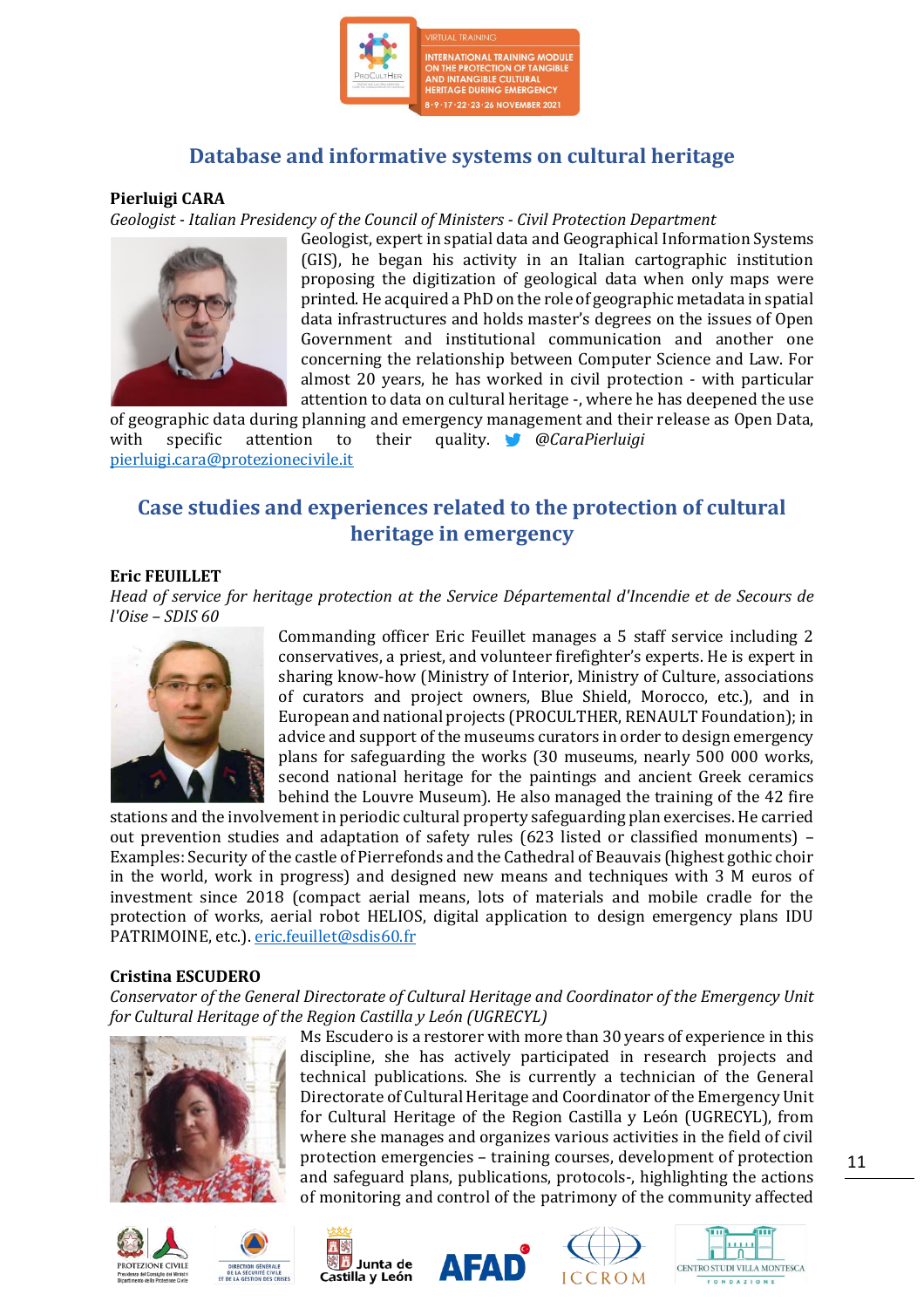

by forest fires. She has carried out the Preventive Conservation Plan of world heritage sites by linking them to a Risk Management Plan and she was coordinator of the National Plan for Risk Management and Emergencies in Cultural Heritage. [cristina.escudero@jcyl.es](mailto:cristina.escudero@jcyl.es)

#### **Erkan DOĞANAY**

*Disaster and Emergency Management Expert at the Ministry of Interior - Disaster and Emergency Management Authority (AFAD)*



Erkan Doğanay has been working for 10 years as Head of Group at the National Disaster and Emergency Management Center. He's graduated in sociology and has a master degree on Science and Technology Policies. He has participated into several national and international disasters, namely emergency and humanitarian aid operations such as Van earthquake, Kutahya earthquake, Japan earthquake, Nepal earthquake, population movement from Syria to Turkey. He has attended different types of training at UN, NATO, EU, etc. He has been focal point for two EU-funded projects. [erkan.doganay@afad.gov.tr](mailto:erkan.doganay@afad.gov.tr)











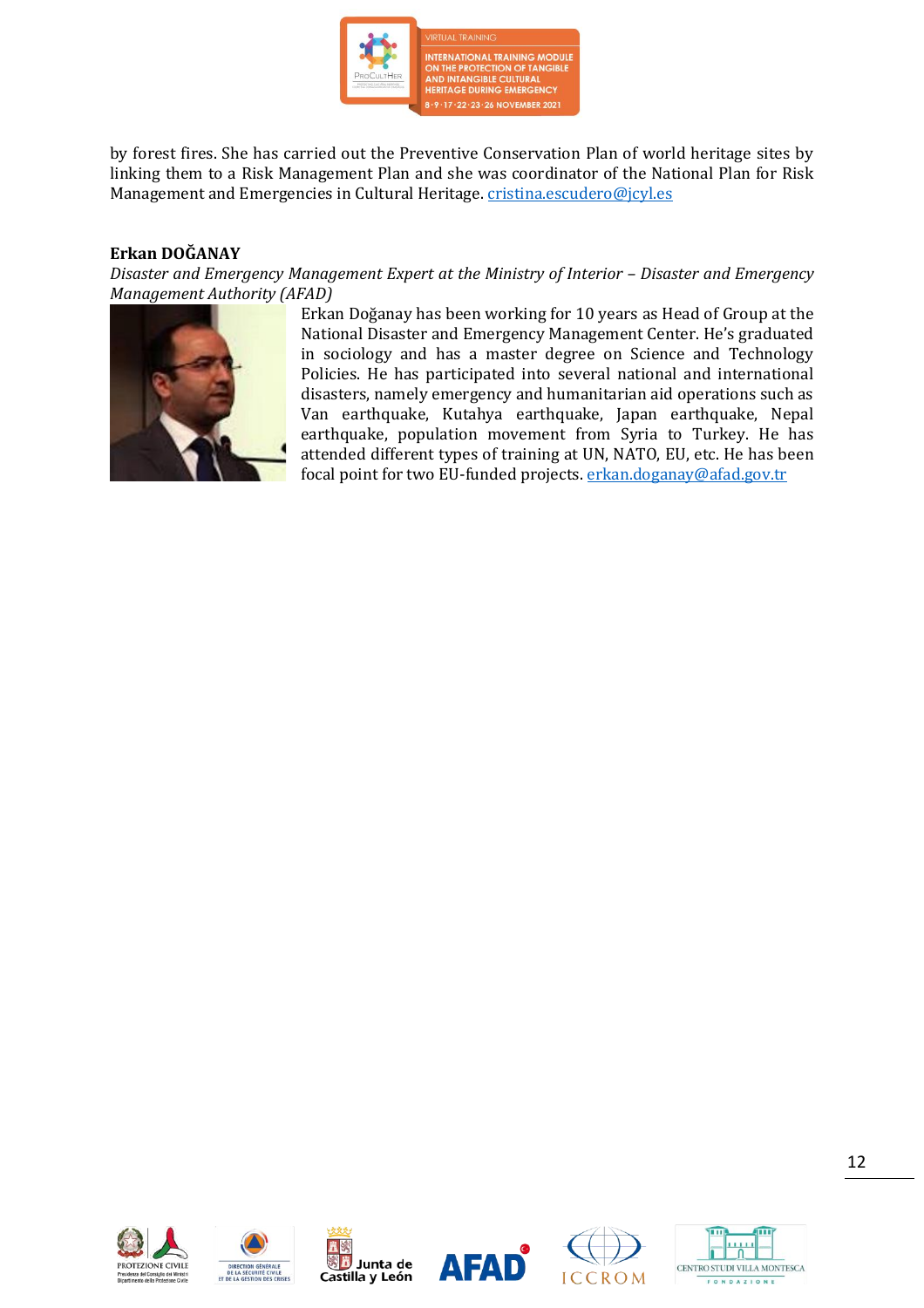

## *Fourth day session* **PART D.1 - SECURING CULTURAL HERITAGE**

*Monday, 22 November 2021*

## **Construction typologies and structural behaviour of cultural buildings**

#### **Dr. Deniz Fevziye GÜNDOĞDU**

*Restorer Architect (MSc.) and Disaster Management (PhD) at Turkish Ministry of Culture and Tourism*



Deniz has worked on categorization of architectural and constructional properties of traditional cultural heritage and systematizing repair and maintenance processes for MSc. in Restoration. Worked on various disaster types and their effects of cultural heritage at different geographical locations. Studied Disaster Risk management systems. Acquired the degree of PhD in Restoration with Prof. Dr. Zeynep Gül ÜNAL. She worked in various projects concerning historic settlements, documentation, analysis, intervention with systematic approach. In 2006, she started working in Ministry of Culture and Tourism. In 2020, she was appointed in the

General Directorate of Cultural Heritage and Museums, to act as a coordinator in National Disaster Risk Plans, and in establishing a Disaster Risk Management Unit for Cultural Heritage. [fevziye.atasagun@ktb.gov.tr](mailto:fevziye.atasagun@ktb.gov.tr)

#### **Prof. Dr. Gorün ARUN**

*Full Professor and Dean of the Faculty of Fine Arts and Architecture at Hasan Kalyoncu University (HKU) in Gaziantep, Turkey*.



Currently she is the President of ICOMOS- International Scientific Committee on Analysis and Restoration of Structures of Architectural Heritage (ISCARSAH). Her research area is on diagnosing the structural problems of the existing structures including masonry, timber, early concrete and steel structures in seismic areas. She had run and completed 15 national and international research projects on historic structures, has authored 5 books and written more than 200 scientific papers and reports on heritage structures. [goruna@gmail.com](mailto:goruna@gmail.com)

### **Safety countermeasures in cultural heritage buildings**

#### **Ciro BOLOGNESE**



Structural engineer, Fire Officer since 2004. Member of Italian Fire and Rescue Service (IFRS) working group in charge of providing basic shoring procedures (2007-2009). Technical expert within IFRS special Unit for short term countermeasures (L'Aquila earthquake, Italy 2009 - Emilia earthquake, Italy 2012 - Central Italy earthquake, 2016 – Ischia earthquake, 2017). Co-author of Shoring Templates and Operating Procedures for the support of buildings damaged by earthquakes (STOP) [\(https://www.vigilfuoco.it/aspx/page.aspx?IdPage=6994\)](https://www.vigilfuoco.it/aspx/page.aspx?IdPage=6994). Attendance of Technical Experts course and Modules basic course

within the European Civil Protection Mechanism. Member of Italian task

force for Nepal earthquake mission (2015 - Structural Assessment). Team Leader of USAR Italy (ITA01) module. USAR activity management following Morandi Bridge Collapse (Italy - 2018). Fire Chief since 2018, actually at Vercelli Fire brigad[e.ciro.bolognese@vigilfuoco.it](mailto:ciro.bolognese@vigilfuoco.it)











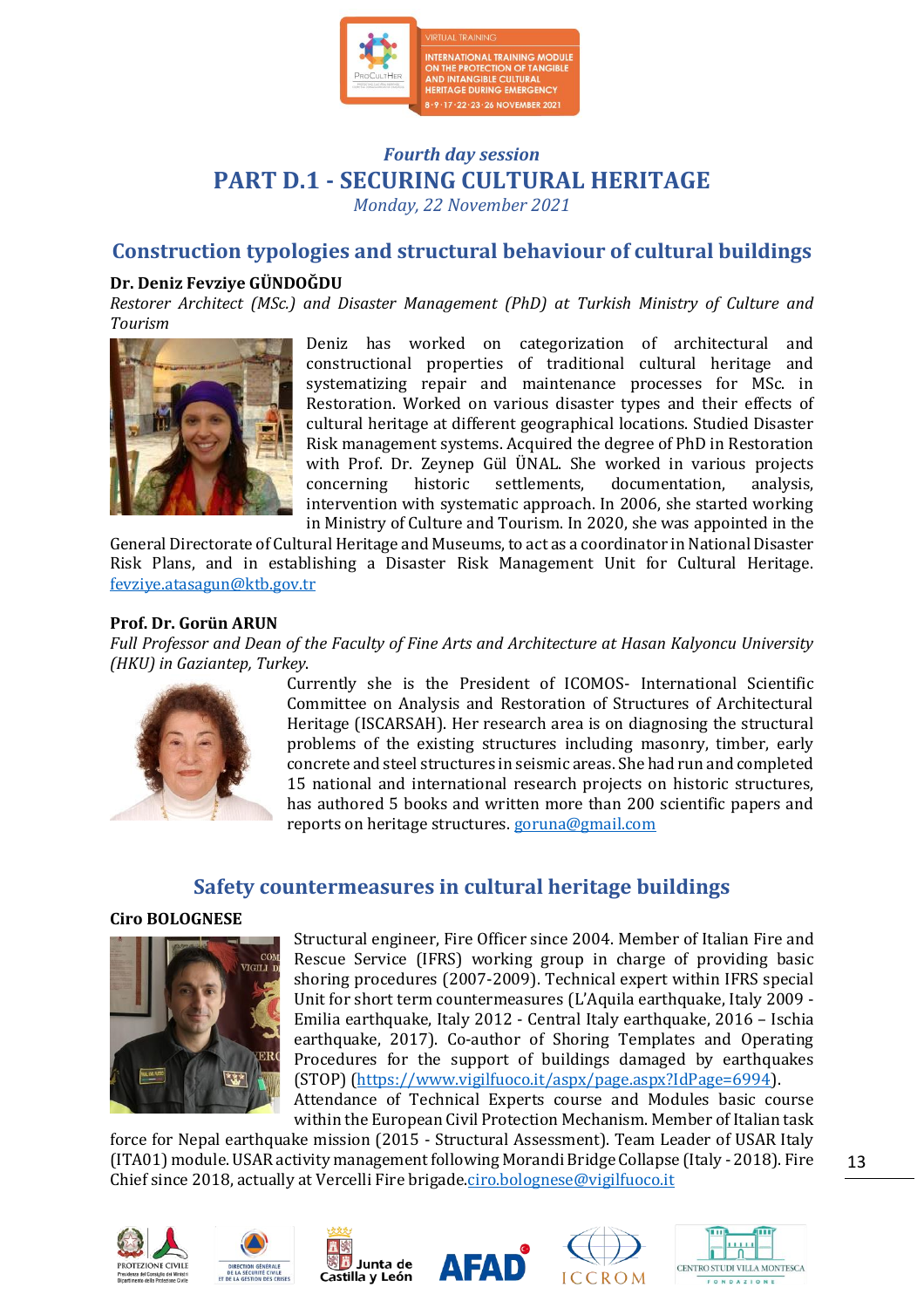

## **The damage assessment forms for immovable cultural heritage (Sites/Buildings)**

#### **Cosmo MERCURI**

*Architect - Italian Presidency of the Council of Ministers - Civil Protection Department*



Cosmo is an architect that works in the sector of overcoming civil protection emergencies in the field of census damage and activities related to the safeguard of cultural heritage from risks, within the more general context of civil protection. He began his activity in the National Seismic Survey as expert of vulnerability at urban scale for mitigation of seismic risk in urban planning. For almost 20 years, he has worked in civil protection - with particular attention to contingency plans, reconstruction plans, census of historical centers exposed to seismic risk, national/international exercises, management and coordination of emergency activities, and dissemination of knowledge of civil

protection through information campaigns. He holds master's degrees on the issues of Engineering and of Behavioral Sciences for Administrations where he has deepened an Interdisciplinary approach to address risk reduction strategies aimed at influencing the decisionmaking processes in organizations and administrations[. cosmo.mercuri@protezionecivile.it](mailto:cosmo.mercuri@protezionecivile.it)

## **Laboratory: examples and practice**

#### **Cosmo MERCURI**

*Architect - Italian Presidency of the Council of Ministers - Civil Protection Department*











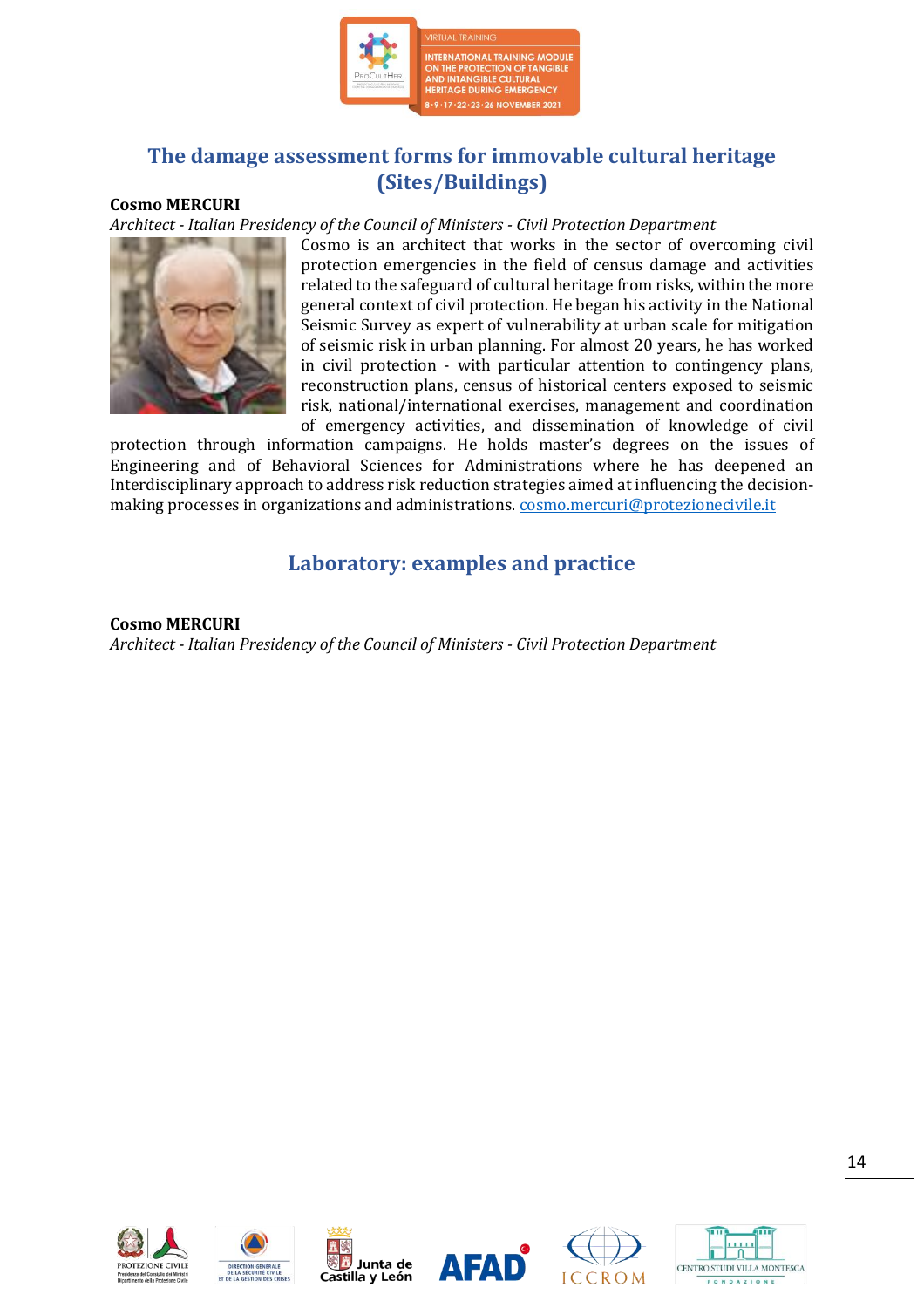

## *Fifth day session* **PART D.2- SECURING CULTURAL HERITAGE**

*Tuesday, 23 November2021*

## **Movable cultural heritage Pictures, statues, tissues, books, archives, etc.**

#### **Marie COURSELAUD**

*Preventive conservation consultant in charge of missions at the Centre de recherche et de restauration des musées de France (C 2 RMF)*



With a degree in art history, museology and preventive conservation, Marie Courselaud has been in charge, since 2018 at the Center for Research and Restoration of the Museums of France (C2RMF), of advising and assisting the Museums of France on their issues and projects in preventive conservation. In this context, she carries out missions of study, advice and assistance. In connection with her expertise in heritage risk management, she is in charge of the emergency response plan workshops for museums in France. She started her career as an assistant to the museum advisor in the southwest of France and then as a manager in various museums in this region. In 2010, she specializes

in preventive conservation and creates a consulting firm, a profession she will practice for 2 years. In 2011, she joined the National Archives and became head of the preventive conservation department. She also participates in numerous training sessions on the subject of preventive conservation, major risk management and emergency response plans. Strongly involved in the protection of heritage, she collaborates in the projects of the Blue Shield France, association in which she was secretary and then general secretary. [marie.courselaud@culture.gouv.fr](mailto:marie.courselaud@culture.gouv.fr)

#### **Dominique JAGER**

*Civil protection Inspector, General Inspectorate for Civil protection General Directorate for Civil protection and Crisis Management – French Ministry of the Interior*



Born in Metz in 1963, Dominique Jager is graduated from the Saint-Cyr military school. He joined the Paris fire department in 1988 and held field and command positions in this unit. He has held the position of civil protection inspector since September 1, 2016. Between 1988 and 1995, he served as an officer and then as a commander of a fire unit within the Paris Fire Brigade. From 1995 to 2001, he was an instructor at the Enginers school in Angers and graduated from the Staff school in 2000 with a post-graduate degree in security engineering. From 2001 to 2005, he was assigned to the staff of the Paris Fire Brigade (Training Office and then Operations Office). He was second

in command of a fire and rescue group (1700 men) from 2005 to 2007 and head of the support group (2200 men) from 2007 to 2009. After two years within the Civil protection inspectorate, he was appointed from 2011 to 2016 as an advisor for the fire safety of the museums of France within the general directorate for heritage (Ministry of Culture). Within the General Inspectorate for civil protection, he deals with issues of cultural heritage protection in connection with the European and International Relations Mission of the General Directorate for civil protection, but also within the framework of inspections of French territorial fire and rescue services that he conducts. [dominique.jager@interieur.gouv.fr](mailto:dominique.jager@interieur.gouv.fr)











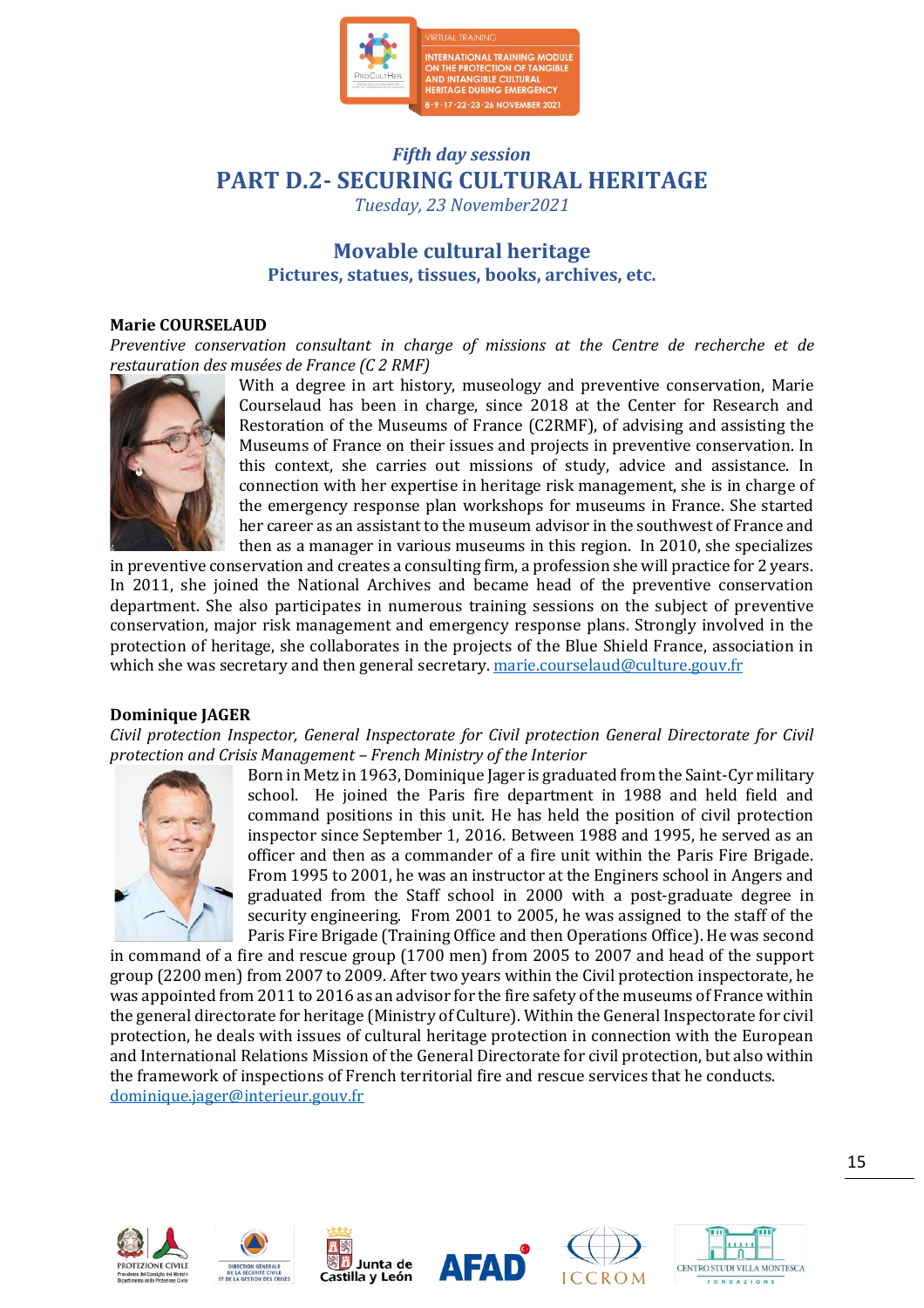

#### **Laurent FUENTES**

*Fire Safety Advisor at French Ministry of Culture, Directorate General of Heritage - Architecture Delegation for Inspection, Research and Innovation*



Lieutenant-Colonel Laurent Fuentes, a Paris firefighter seconded to the Ministry of Culture since 2020, is a fire safety advisor at the General Directorate for Heritage and Architecture. In this capacity, it ensures that the museum collections are safe and secure, and advises the directors of establishments on the procedures and equipment to be put in place.

A graduate of the Saint-Cyr military academy and holder of a master's degree in risk management from the Ecole des Mines de Paris, he has held operational positions in several fire stations, before specialising in building security. Project engineer then head of the "prevention office" of the Paris

fire brigade for 4 years, he has been involved in the control of numerous construction or redevelopment projects of cultural establishments in Paris and its suburbs: Fondation Vuitton, Louvre Museum, Orsay Museum, Picasso Museum, National Library of France, etc.

His expertise in civil security enables him to provide useful advice to the Ministry of Culture and the directors of heritage institutions in drawing up plans for safeguarding cultural property in the event of a disaster. [laurent.fuentes@culture.gouv.fr](mailto:laurent.fuentes@culture.gouv.fr)

#### **Judith KAGAN**

*Cultural heritage general curator, in charge of the office of expertise and professions at the Sub-Directorate of Historic Monuments and Heritage Sites , General Directorate of Cultural heritage and Architecture - Cultural heritage Department, Ministry of Culture (France)*



Born in Paris in 1961, Judith Kagan graduated from the University of Paris-IV Sorbonne (history and history of art) and former student of the Ecole du Louvre. Judith Kagan joined the historical monuments service in 1986. Judith Kagan has been head of the expertise and professions office in the subdepartment of historic monuments and heritage sites since 1 July 2020. Between 1999 and 2020, she was responsible of the office in charge of the conservation of movable and instrumental heritage in the same sub department. Previously, in the regional directorates of cultural affairs (regional offices for the conservation of historical monuments), she was

inspector of historical monuments in charge of Burgundy (1987-1997), Lorraine (1990-1991), the Antilles and Guyana (1992-1994), then curator of historical monuments in the regional directorate of cultural affairs of Burgundy (1998-1999). From 1998 to 2014, she co-coordinated the "conservation-restoration" module in the department of curators at the Institut National du Patrimoine (INP) as part of the initial training of curators. She periodically leads initial or permanent training sessions at the INP, at the Ecole de Chaillot (heritage architects) and within the Directorate General of Heritage and Architecture (DGPA). Since 2004, she has been the convenor of the working group GE1 "General recommendations and terminology" of the French committee for the standardization of cultural heritage conservation (AFNOR-CNCBC), member of the european technical committee TC 346. Since 2011, she is a member of the "conservationrestoration" working group of the General Directorate for Heritage and Architecture and as such, coordinates the website dedicated to [conservation-restoration.](https://www.culture.gouv.fr/Thematiques/Conservation-restauration) She is the author of publications on historical monuments (Burgundy, West-indies, wall paintings, movable ensembles, fight against illicit trafficking, tapestries...), on the treasures of cathedrals (2018, Éditions du Patrimoine), or relating to the administrative history of the service of historical monuments (Mémoloi research group "mémoire des lois patrimoniales"). She is a member of the editorial boards of the revue MONUMENTAL, a scientific and technical review of MH published by Editions du Patrimoine, and of IN SITU, a review of heritage (online). She is a member of the French section of the International Conservation Institute (SFIIC) and of ICOMOS-France, and is also the general secretary of the French Art History Committee (CHFA). [judith.kagan@culture.gouv.fr](mailto:judith.kagan@culture.gouv.fr)











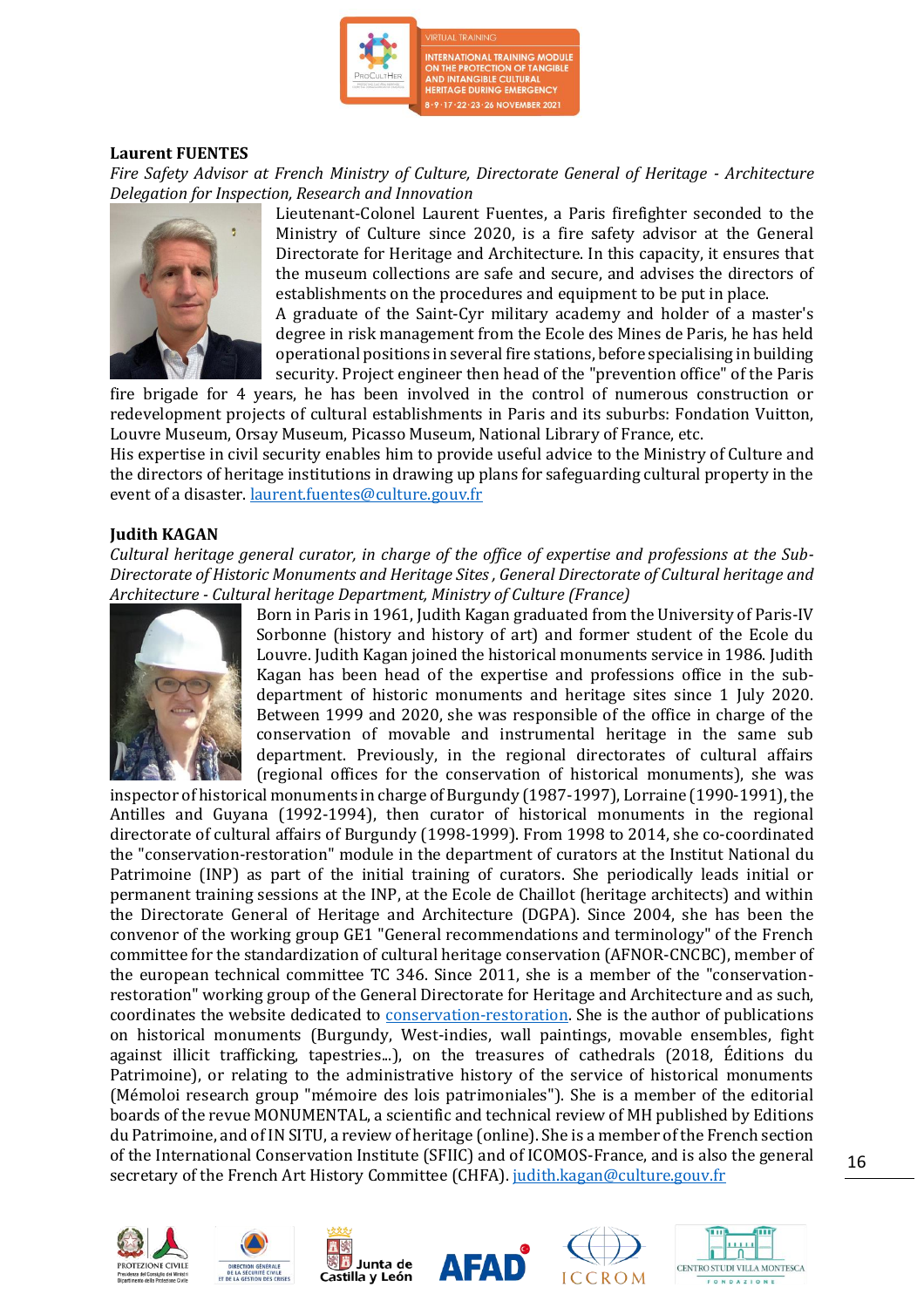

## **Cultural Heritage Debris**

#### **Arch. Elena Maria CORRADO**

*Architect at the Italian Ministry of Culture* 



Architect, graduated in Rome at "La Sapienza" University in 1998, specialized in monument's preservation at the same university in 2001, PhD in Settlement's Rehabilitation and recovery obtained in 2007 with research about compatibility between renewable energies and cultural heritage. She was also awarded with scholarships at the universities of Madrid and Budapest. She worked as a professional architect and spent 7 years in an in-house society for the municipality of Rome. Since 2010 she is an official-architect at the Italian Ministry of Cultural Heritage, first in Turin and, since 2014, in Rome. For ICR (Istituto Centrale per il Restauro),

she is contact person for "Risk map" and "Vincoli In Rete" (an interactive platform concerning Monument's preservation). She teaches in ICR's High Formation School for restorers different subjects such as "architectural pathologies" and "History of contemporary architecture". She is also a member of the Crisis Unit for Lazio Region. For the last earthquake in central Italy, she has been Responsible for emergency works in Amatrice's town and she's involved in different works for the recovery of rubbles in collapsed historical churches. [mariaelena.corrado@beniculturali.it](mailto:mariaelena.corrado@beniculturali.it)

### **Temporary storages and warehouses for cultural heritage**

#### **Dr. Marica MERCALLI**

*General Director for the Security of Cultural Heritage of the Italian Ministry of Culture*



Marica Mercalli, graduated in History of Art from the University of Rome "La Sapienza", since 2012 has been a manager of the Ministry of Culture with the positions of Superintendent of Historical and Artistic Heritage for the provinces of Venice, Belluno, Padua and Treviso and since 2016 of Superintendent of Archaeology, Fine Arts and Landscape of Umbria.

She coordinated the interventions to safeguard cultural assets after the 2016/2017 Central Italy earthquake. She was also manager of the Service for the Protection of Historical, Artistic and Architectural Heritage at the General Directorate of MiC. Previously, she gained experience in the field of cultural heritage conservation at the Museum of Castel Sant'Angelo in Rome and at the

Central Institute for Restoration, where she also directed numerous interventions related to wall paintings, on wood, polychrome wooden sculptures, textile and leather artefacts as well as polymaterial artefacts. She has taught at the ICR School with courses in History of Modern Art and Museology, as well as in public administrations, international institutions, and various universities (Rome, Perugia, Ferrara). She has participated in numerous national and international conferences as a speaker, in numerous Commissions and working groups within the MiC and in numerous Scientific Committees. She is the author of numerous scientific publications. She was appointed Director General for Cultural Heritage Security at MiC in June 2020. [marica.mercalli@beniculturali.it](mailto:marica.mercalli@beniculturali.it)